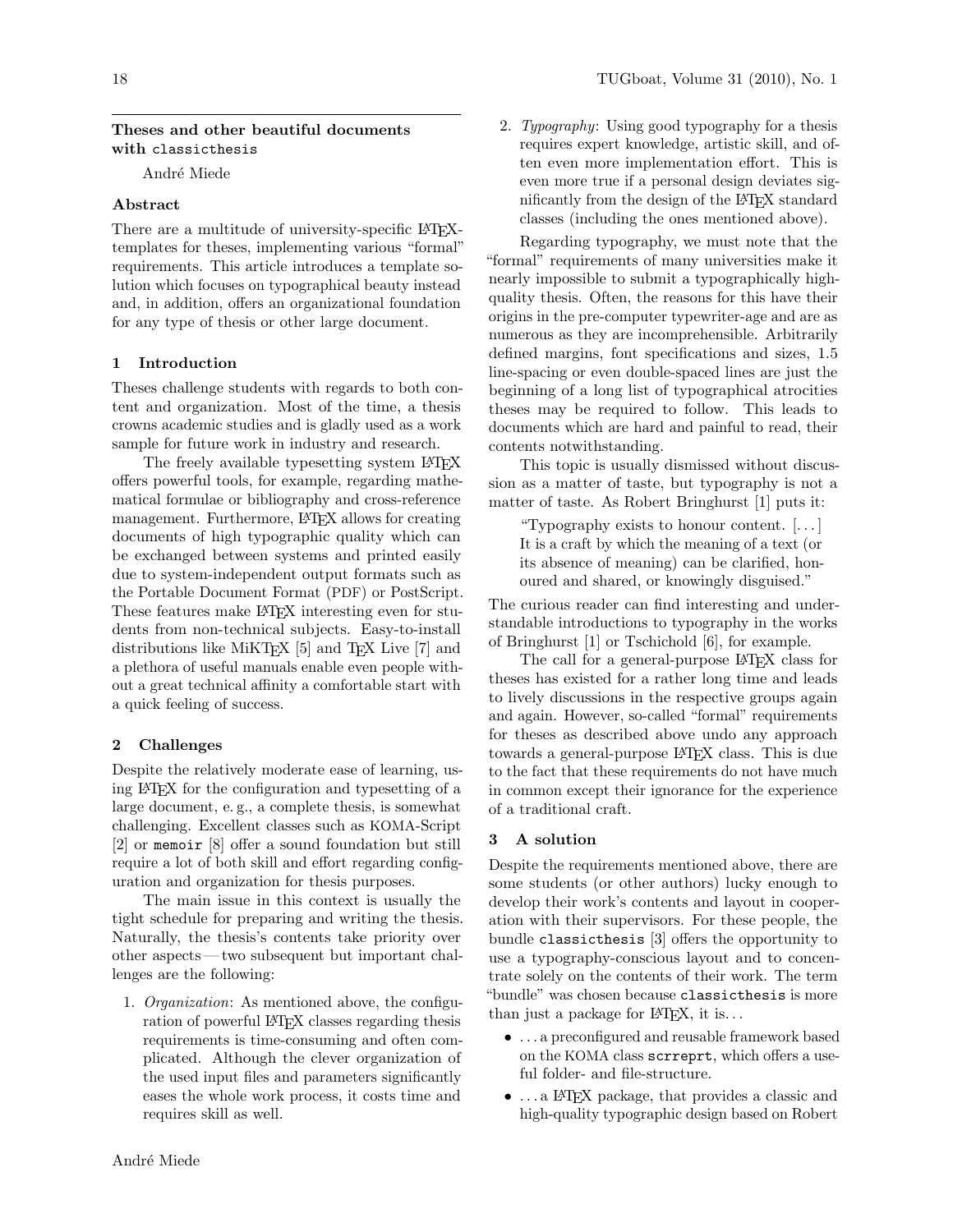Bringhurst's book "The Elements of Typographic Style" [\[1\]](#page-1-4). This design can also be used outside the bundle, e.g., for letters, résumés, and so on. Examples for the look-and-feel of the design are shown in [Figure 1.](#page-2-0)

Apart from minor adaptations to the user's needs, classicthesis can be used right away, as the accompanying manual serves both as an example and foundation for the user's own document.

The standard font used in classicthesis is Hermann Zapf's classic Palatino. It is freely available as URW Palladio and is contained in most IATEX distributions, thus, a separate installation is often not necessary. Furthermore, this font is one of the few free ones featuring suitable math fonts, real small caps, and old style figures, which all work towards a high typographical quality. Thus, every font that comes with real small caps and old style figures can be used for classicthesis, for example Libertine [\[4\]](#page-1-7) as another free font or Robert Slimbach's popular Minion as a commercial alternative. Fonts without these features are not suitable as they do not support important design elements of classicthesis.

A common source of skepticism of people encountering classicthesis for the first time is the setup of the text body due to its narrow appearance. However, the line length was calculated based on typographical formulae which are a compromise between the amount of text per line and the reader's comfort — long lines lead to some kind of uneasiness, because the eye has to jump a long way back at the end of the line. Supervisors and other skeptics can be assured that this layout does not hold fewer characters per page than the typical university design featuring 1.5 line-spacing or worse. In addition, increasing the font size to 11 pt or 12 pt allows for increasing the line length; precalculated widths and heights can be found in the classicthesis style files and are easily applied using a single line of code. Last but not least, the broad margins can be used either by supervisors for review comments or by the document's author for informative "graffiti", e. g., short summaries.

Since the beginning of 2006, classicthesis is freely available via CTAN under the GNU General Public License. It has been used worldwide for numerous theses and other kinds of documents and was subsequently enhanced and stabilized. More detailed information can be found in the short manual and example document. In addition, the source files are commented and both organized and named in a helpful manner.

#### 4 Conclusions

Theses and other large documents pose challenges not only in regard to their contents, but also in terms of organization and typography. Especially the latter two challenges are often neglected due to serious time constraints of the whole endeavor.

The bundle classicthesis offers authors a predefined framework for the typesetting system LAT<sub>EX</sub> featuring both an organizational and typographical template, which "just" has to be filled with the auhtor's contents. This improves both the creation process and the layout quality of the finished work significantly.

### 5 Acknowledgments

Many thanks go to the LAT<sub>E</sub>X perts who work tirelessly in forums such as (de.)comp.text.tex and who help to solve nearly every LAT<sub>EX</sub> problem.

I am also very grateful to those people all over the world who sent me bug fixes, feedback, or postcards for classicthesis.

### References

- <span id="page-1-4"></span>[1] Robert Bringhurst. The Elements of Typographic Style. Version 3. Hartley & Marks, Publishers, Point Roberts, WA, USA, 2004.
- <span id="page-1-2"></span>[2] Markus Kohm. KOMA-Script, 2010. [mirror.ctan.org/macros/latex/contrib/](mirror.ctan.org/macros/latex/contrib/koma-script) [koma-script](mirror.ctan.org/macros/latex/contrib/koma-script).
- <span id="page-1-6"></span>[3] André Miede. classicthesis, 2010. [mirror.ctan.](mirror.ctan.org/macros/latex/contrib/classicthesis) [org/macros/latex/contrib/classicthesis](mirror.ctan.org/macros/latex/contrib/classicthesis).
- <span id="page-1-7"></span>[4] Philipp Poll. Libertine Open Fonts Project (LOFP), 2009. [mirror.ctan.org/fonts/](mirror.ctan.org/fonts/libertine/) [libertine/](mirror.ctan.org/fonts/libertine/).
- <span id="page-1-0"></span>[5] Christian Schenk. MiKTEX, 2010. [www.miktex.](www.miktex.org) [org](www.miktex.org).
- <span id="page-1-5"></span>[6] Jan Tschichold. The New Typography. University of California Press, 2006.
- <span id="page-1-1"></span>[7] T<sub>F</sub>X Users Group (TUG). T<sub>F</sub>X Live, 2010. <www.tug.org/texlive>.
- <span id="page-1-3"></span>[8] Peter Wilson. Memoir, 2010. [mirror.ctan.](mirror.ctan.org/macros/latex/contrib/memoir) [org/macros/latex/contrib/memoir](mirror.ctan.org/macros/latex/contrib/memoir).
	- $\diamond$  André Miede Detmolder Straße 32 31737 Rinteln Germany miede (at) web dot de http://www.miede.de